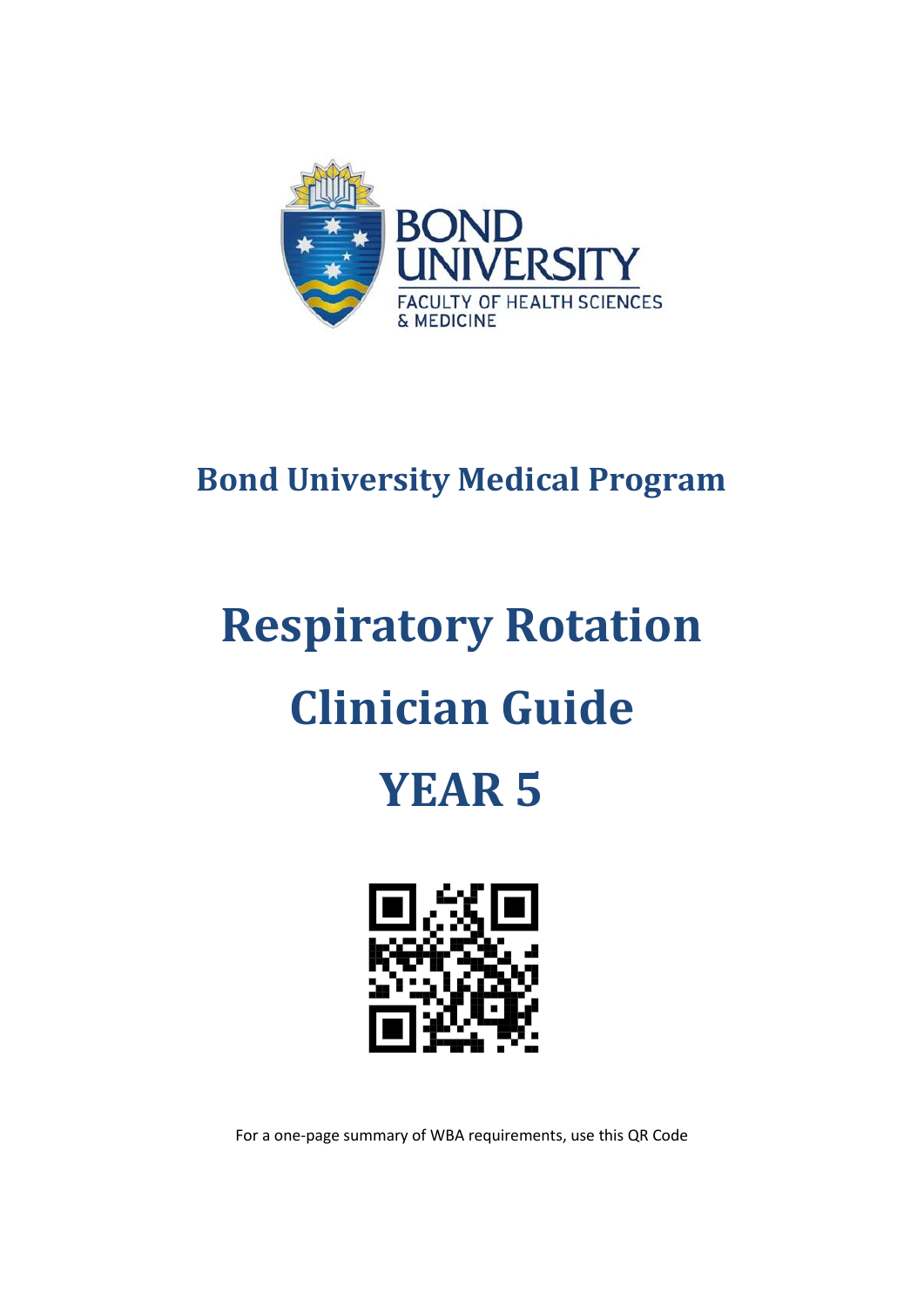#### **Introduction**

Students in the final year of the Bond University Medical Program have 6 rotations to train in a broad array of medical, surgical, and other specialities.

These Rotations are made up from one of each of:

- Anaesthetics, Critical Care, and orthopaedics (2 weeks of each)
- Elective or Capstone
- Emergency Medicine,
- Flexible/End of year elective
- General Practice,
- Selective

The capstone, elective, flexible and selective rotations provide students' a choice of interest area, or speciality placement, to gain additional clinical experience on top of specified clinical curriculum placements.

The learning priorities for all clinical specialities are to gain insight and understanding of the most common presentations and conditions encountered. It is anticipated that all students will have opportunities to enhance their skills in history taking and clinical examination. Students should also be encouraged to translate the information from patient interactions into commonly used formats by interns, such as *ISBAR (Introduction, Situation, Background, Assessment, and Recommendation)* Additional specific procedural skills development is welcomed

#### **Timetable and Contacts**

**Students are expected to be present 5 days a week during their rotation**. If students are unable to attend for any reason, they are required to advise the clinician, hospital co-ordinator (where available) and the Placements Team at Bond University.

Student involvement in the day-to-day care and management of patients provides the best opportunity for learning. Students will be able learn the most through interviewing and examining patients and being involved in clinical decision making at the bed side.

As well as clinical knowledge, students must display other professional skills such as working well within the multidisciplinary team, considering the psychological and social impact of the illness on the patient and the family, being honest, empathetic, and respectful with regard to the patient's choices and decisions.

It is also important for students to recognise their own limitations, competencies, and scope of practice associated with their stage of training.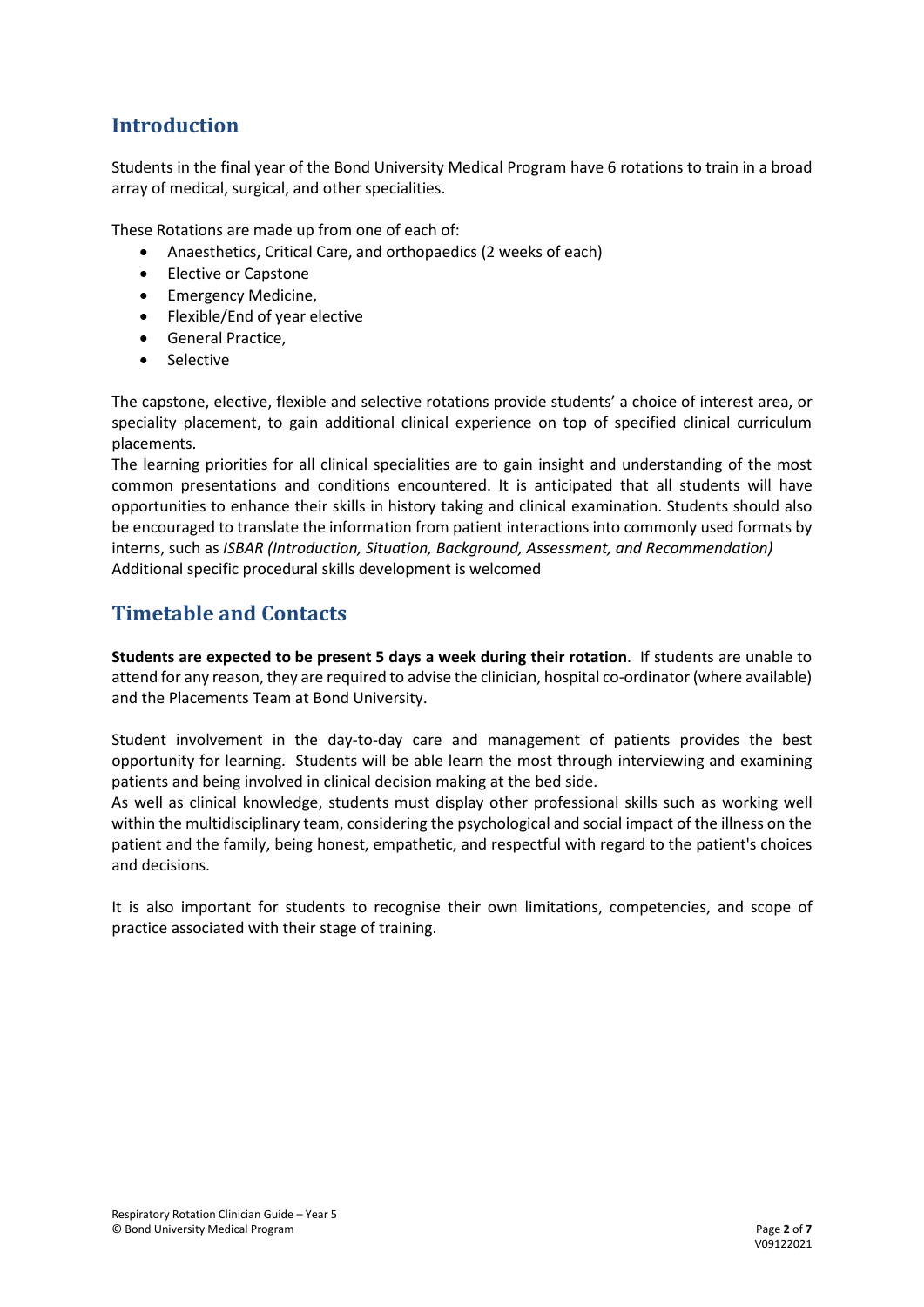#### **MD Program Learning Outcomes**

#### **MEDI72-YR5 Extended Clinical Practice and Research, A, B & C and Doctor of Medicine (MD)**

- 1. Science and Scholarship: The medical graduate as scientist and scholar (SS)
- 2. Clinical Practice: The medical graduate as practitioner (CP)
- 3. Health and Society: The medical graduate as a health advocate (HS)
- 4. Professionalism and Leadership: The medical graduate as a professional and leader (PL)

The Australian Medical Council's Graduate Outcome Statements are organised into four domains. Within this subject, the framework mapped to the learning outcomes are: Science and Scholarship Domain (learning outcomes 1-3), Clinical Practice Domain (learning outcomes 4-11), Health and Society Domain (learning outcomes 12-15) and Professionalism and Leadership Domain (learning outcomes 16-21).

| Program<br>LOs 2022 | 2022          | <b>Description</b><br>On successful completion of this program the learner will be able to:                                                                                                                                                                                      | <b>AMC Domain</b>                               |
|---------------------|---------------|----------------------------------------------------------------------------------------------------------------------------------------------------------------------------------------------------------------------------------------------------------------------------------|-------------------------------------------------|
| 01                  | <b>Y5SS01</b> | Apply current medical and scientific knowledge to individual patients, populations and<br>health systems.                                                                                                                                                                        | 1.1, 1.2, 1.3,<br>1.4                           |
| 02                  | <b>Y5SS02</b> | Apply evidence-based and environmentally sustainable healthcare practices in patient care<br>and research methodology.                                                                                                                                                           | 1.5, 1.6, 2.7                                   |
| 03                  | <b>Y5SS03</b> | Apply project management and/or communication skills to complete an evidence based<br>and professionally focussed project including its dissemination.                                                                                                                           | 1.1, 1.5, 1.6,<br>3.3, 4.9                      |
| 04                  | <b>Y5CP01</b> | Demonstrate cognitive, technical and interpretive skills in undertaking an accurate,<br>detailed system-focussed history from a range of patients within a variety of clinical<br>settings.                                                                                      | 2.1, 2.2                                        |
| 05                  | <b>Y5CP02</b> | Perform an accurate and complete physical examination on any body system including a<br>mental state examination.                                                                                                                                                                | 2.3                                             |
| 06                  | <b>Y5CP03</b> | Use knowledge of common conditions, the patient history and physical examination<br>findings, and clinical data, to undertake clinical reasoning and formulate probable and<br>differential diagnoses.                                                                           | 2.2, 2.3, 2.4,<br>2.7, 2.8, 2.10                |
| 07                  | <b>Y5CP04</b> | Recognise and assess deteriorating and critically unwell patients who require immediate<br>care and perform common emergency and life support procedures.                                                                                                                        | 2.12                                            |
| 08                  | <b>Y5CP05</b> | Safely perform a range of common procedures.                                                                                                                                                                                                                                     | 2.6, 2.11, 2.14                                 |
| 09                  | <b>Y5CP06</b> | Safely prescribe by applying the principles of "quality use of medicines" in an<br>environmentally sustainable way.                                                                                                                                                              | , 2.7                                           |
| 10                  | <b>Y5CP07</b> | Select and justify common investigations, with regard to the pathological basis of disease,<br>utility, safety, cost-effectiveness, and sustainability, and interpret their results.                                                                                             | 2.5, 3.7                                        |
| 11                  | <b>Y5CP08</b> | Formulate an initial management plan in consultation with patients, family and carers<br>across a variety of clinical settings with consideration of psychosocial, environmental and<br>cultural aspects that may influence management.                                          | 2.1, 2.7, 2.9,<br>2.13, 2.14,<br>2.15, 3.2, 3.4 |
| 12                  | <b>Y5HS01</b> | Apply evidence from behavioural science and population health research, integrate<br>prevention, early detection, health maintenance and chronic disease management into<br>clinical practice.                                                                                   | 1.6, 2.10, 3.5                                  |
| 13                  | <b>Y5HS02</b> | Recognise and critically reflect on the diversity of populations regarding health issues<br>applicable to the relevant unique historical, social and cultural contexts in the clinical and<br>community settings including First Nations peoples.                                | 3.1, 3.2, 3.4,<br>3.5, 3.8, 3.9                 |
| 14                  | <b>Y5HS03</b> | Recognise and understand the complex interactions between the healthcare systems and<br>environment, as well as the doctor and patient, whilst reflecting on power and privilege, to<br>understand the role of these to ensure a culturally responsive and safe working context. | 2.1, 2.8, 3.4,<br>3.6, 3.7, 4.5                 |
| 15                  | <b>Y5HS04</b> | Communicate successfully in all roles including health advocacy, education, assessment,<br>appraisal and with the First Nations peoples.                                                                                                                                         | 2.1, 3.3, 3.4,<br>3.8, 4.9                      |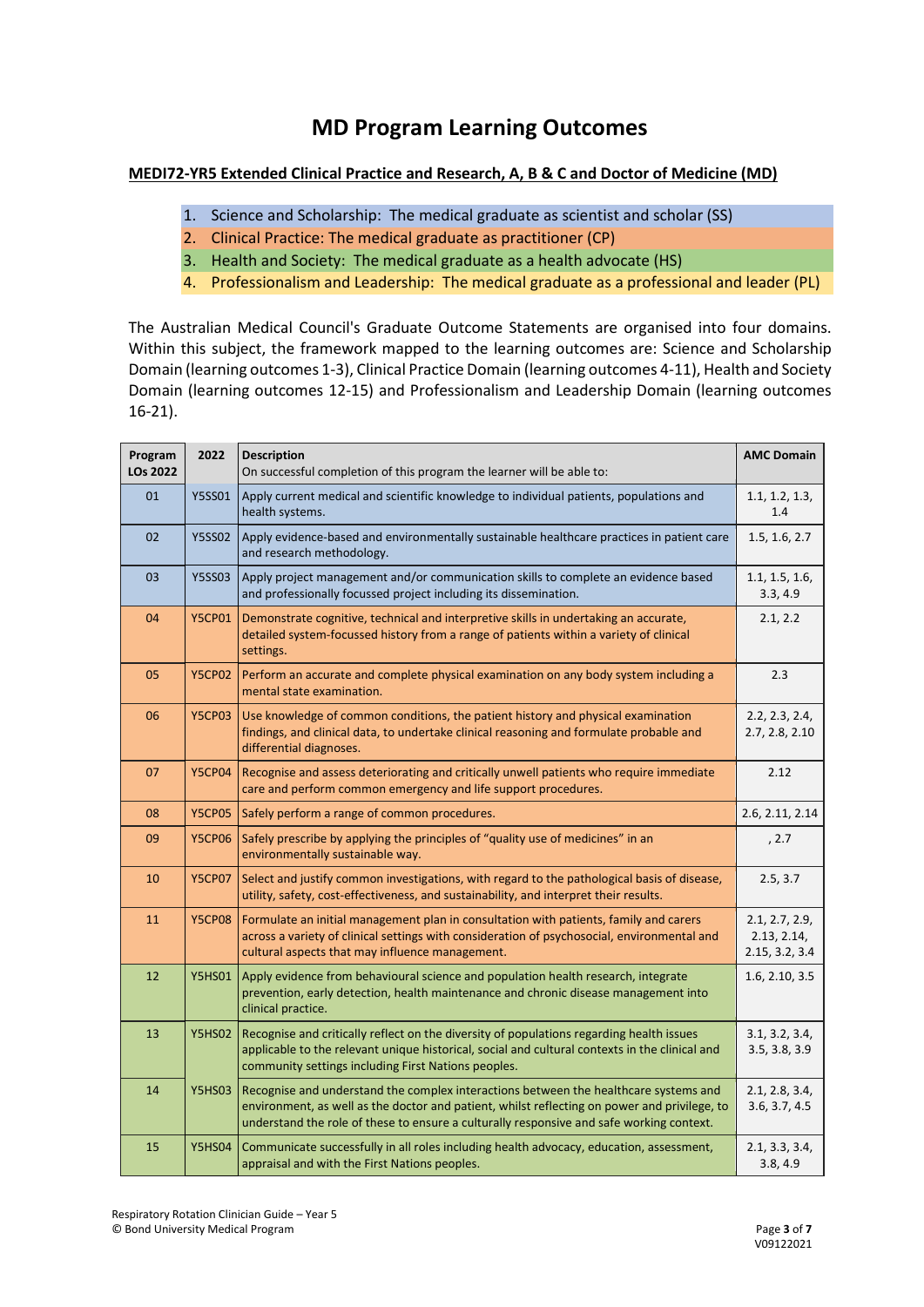| 16 | <b>Y5PL01</b> | Contribute to teams providing care to patients according to "Good Medical Practice: A<br>Code of Conduct for Doctors in Australia" and "Good Medical Practice: A Guide for Doctors<br>in New Zealand"                                                                                                                            | 4.1, 4.2, 4.3,<br>4.4, 4.5, 4.6,<br>4.7, 4.8, 4.9,<br>4.10 |
|----|---------------|----------------------------------------------------------------------------------------------------------------------------------------------------------------------------------------------------------------------------------------------------------------------------------------------------------------------------------|------------------------------------------------------------|
| 17 | Y5PL02        | Explain and apply the principles and concepts of medical ethics including physician virtue<br>and the 'four principles' of autonomy, beneficence, non-maleficence and justice in the<br>context of team-based patient care.                                                                                                      | 3.6, 4.1, 4.2,<br>4.3, 4.4, 4.6,<br>4.10                   |
| 18 | Y5PL03        | Apply the legal responsibilities of a medical practitioner across a range of professional and<br>personal contexts in the practice of team-based patient-care.                                                                                                                                                                   | 2.15, 4.1, 4.2,<br>4.3, 4.10                               |
| 19 | Y5PL04        | Evaluate the performance of self and others as self-regulated and effective members of a<br>diverse healthcare team in the management of a case load, respecting the roles of all<br>healthcare professionals within the clinical setting and community settings, demonstrating<br>professional foundation and essential skills. | 3.1, 4.1, 4.2,<br>4.6, 4.7, 4.8,<br>4.9                    |
| 20 | Y5PL05        | Demonstrate, and role model for junior medical students, skills to support the planned and<br>active development of a career.                                                                                                                                                                                                    | 4.1, 4.2, 4.3,<br>4.8, 4.9                                 |
| 21 | Y5PL06        | Demonstrate, and role model for junior medical students, the active management of<br>selfcare in a clinical environment as part of a clinical team managing patients.                                                                                                                                                            | 4.1, 4.2, 4.5,<br>4.6, 4.7, 4.9                            |

#### **Respiratory Rotation**

The basis of the Respiratory Rotation is for students to see patients whose clinical problems relate to the broad array of respiratory problems and to experience first-hand the daily routine and practice of medicine by a respiratory physician and the hospital team. Students are expected to learn about the assessment and management of respiratory patients in the clinical setting.

The knowledge explosion and rapid advances in medicine generally, and respiratory medicine, mean that is impossible to cover everything in one single rotation. However, knowledge of the common respiratory presentations and conditions listed below will provide a firm foundation for students continuing professional development.

#### **Goals**

The goals for the Respiratory rotation are:

- To provide students with learning experiences associated with the clinical care of respiratory patients
- For students to hone their history taking and examination skills and use clinical reasoning to form diagnoses and differential diagnoses
- For students to learn about and to become comfortable discussing clinical management of Respiratory patients
- For students to develop clinical knowledge and understanding of the common conditions in respiratory Medicine
- To provide students with a real-life clinical working environment and opportunity to work with a clinical team.

#### **Learning Outcomes**

Students must be able to:

- Demonstrate the ability to take a complex Respiratory history as well as a focused system history in common respiratory disorders.
- Correctly perform a physical examination with focus on the respiratory system including related systems examination and relevant procedures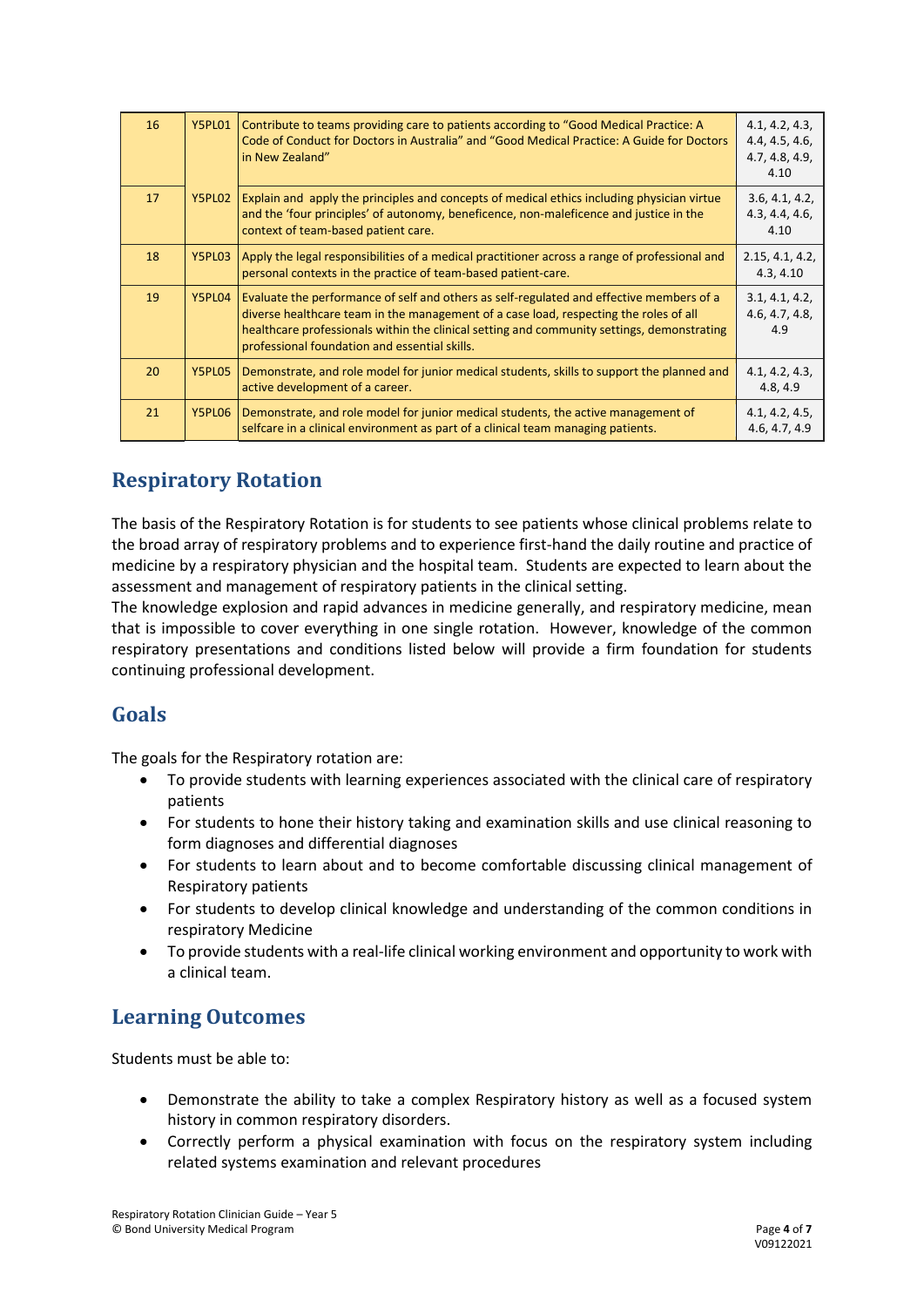- Demonstrate correct appraisal and assessment of respiratory symptoms and signs
- Apply clinical reasoning skills to formulate clear differential diagnoses and a management plan
- Recognise serious respiratory conditions requiring urgent management/intervention
- Demonstrate understanding and application of pharmacological, medical and surgical management of respiratory patients
- Undertake, justify and interpret common Respiratory function tests and investigations including spirometry, ABG's, and imaging

#### **Clinical Supervision and Assessment**

Formal educational sessions should be conducted every week throughout the clinical rotation to reinforce and enhance student learning. These sessions may vary throughout the placement.

Students have multiple workplace-based assessments (WBA) to successfully complete as a requirement for progression in the Medical Program. Assessments are completed in Osler ePortfolio, a cloud-based mobile assessment technology.

**1. In-Training Assessment (ITA)** is a workplace-based assessment tool utilised in clinical rotations. In the ITA, the clinical supervisor provides comments about student overall performance on that rotation. The ITA is a summary evaluation of whether students have met the requirements of that rotation for:

- Clinical knowledge
- Clinical History taking and physical examination skills
- Communication and
- Personal and professional behaviour

**ITA:** The ITA can only be completed by the supervising Consultant or their delegate after seeking opinion from the team about the student performance. **The ITA is due in Week 7.**

2. Mini-CEX: During the clinical placement, students will be supervised by a number of clinicians such as those in specialist training pathways in the medical team. Students are encouraged to participate in active learning by interacting with patients, conducting a relevant clinical activity. Students are required to evidence this as Mini-CEXs which can be assessed by these team members. Students are required to complete and evidence four (**4) Mini-CEX** during this placement: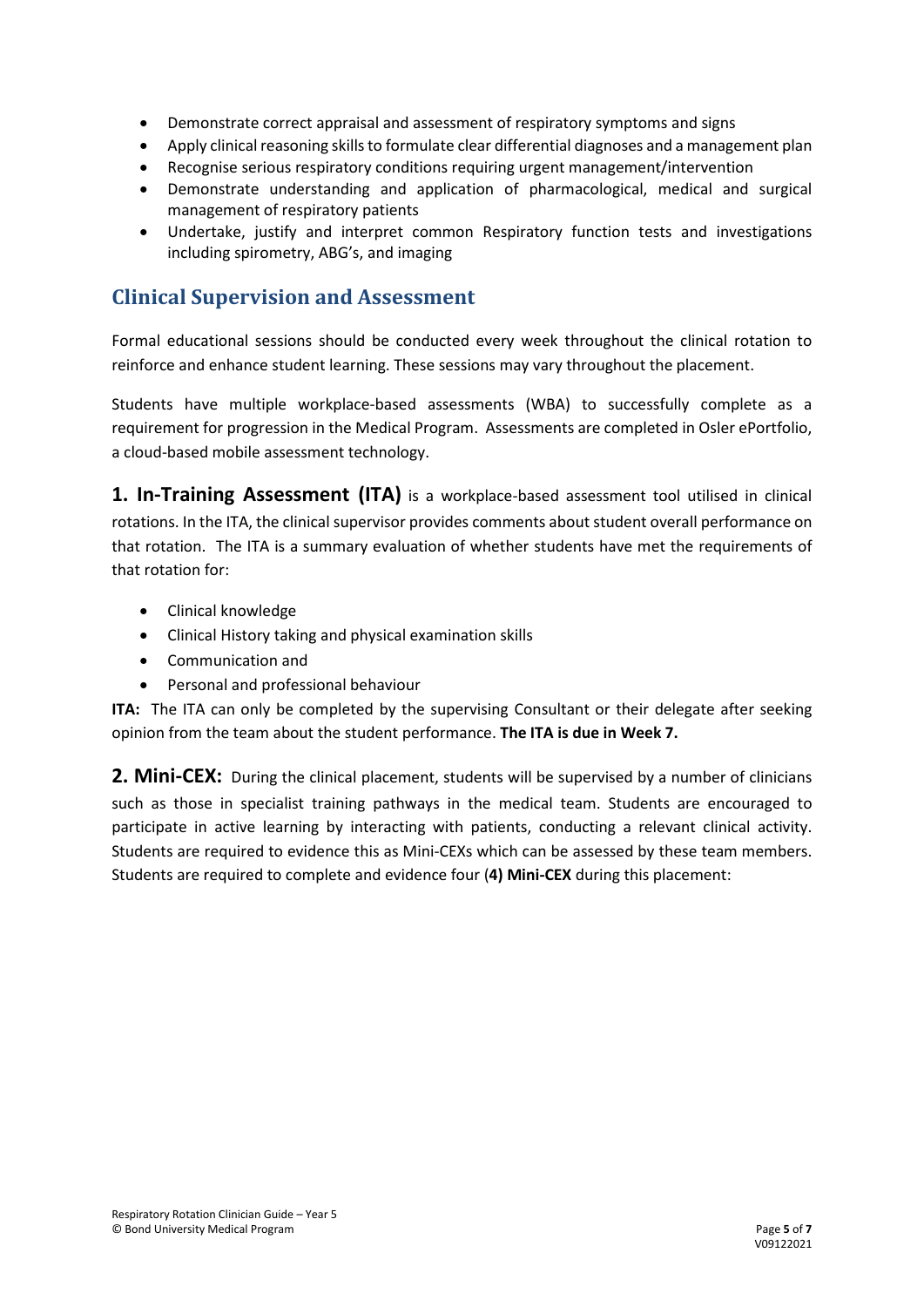The Mini-CEX can be evaluated by a wide range of other health practitioners such as doctors, nurses, allied health, and hospital technicians

The Mini-CEX has been re-designed in conjunction with Griffith University to reduce the workload of completion for supervisors – whilst enhancing personalised feedback on performance to students.

Feedback should align to that given to students at the time of the interaction.

The Global result is a trust rating scale to align our evaluation of students with future clinician decisions around Entrustable Professional Activities.

| Location*                                                                                                                                                               |
|-------------------------------------------------------------------------------------------------------------------------------------------------------------------------|
| Select Location                                                                                                                                                         |
| Feedback to assist student's learning:                                                                                                                                  |
| Please describe the Student's Performance: what was effective and ineffective, your overall impression and any specific feedback.                                       |
| Areas of strength:*                                                                                                                                                     |
|                                                                                                                                                                         |
|                                                                                                                                                                         |
| Areas of development:*                                                                                                                                                  |
|                                                                                                                                                                         |
|                                                                                                                                                                         |
|                                                                                                                                                                         |
| Global Overall result:*                                                                                                                                                 |
| O 1. Requires my assistance to complete this task safely in addition to close direct supervision                                                                        |
| O 2. Requires direct supervision (I need to be present with the student to observe the interaction and review the<br>task)                                              |
| O 3. Requires proximal supervision (I need to be in an adjacent room or on the same ward as the student and be<br>able to provide immediate or detailed review of task) |
| O 4. Requires minimal supervision (I need to be in the same building as the student and easily contactable)                                                             |
|                                                                                                                                                                         |

#### **3. Procedural Skills:**

Bond Medical Students are required to complete the following procedural skills on patients by the completion of their Phase 2 placements in order to graduate. Nine skills are to be completed on patients under guided supervision whilst 5 procedures are theory-only modules to support skills development.

| #              | <b>Required Procedural Skill Activities</b>           |  |  |
|----------------|-------------------------------------------------------|--|--|
| $\mathbf{1}$   | In-dwelling Catheter                                  |  |  |
| $\overline{2}$ | IV Cannulation                                        |  |  |
| 3              | <b>Suturing</b>                                       |  |  |
| 4              | IM injection                                          |  |  |
| 5              | SC injection                                          |  |  |
| 6              | ECG                                                   |  |  |
| 7              | Venepuncture (venous blood sample)                    |  |  |
| 8              | <b>Blood Culture Sampling</b>                         |  |  |
| 9              | Sterile wash hand, gown, and glove                    |  |  |
| 10             | Examination of ICU patient - Theory Module<br>only    |  |  |
| 11             | <b>Blood Gas Analysis</b><br>- Theory Module<br>only  |  |  |
| 12             | Chest X-ray Interpretation<br>- Theory Module<br>only |  |  |
| 13             | <b>Pulse Oximetry</b><br>- Theory Module<br>only      |  |  |
| 14             | <b>PPE</b><br>- Theory Module<br>only                 |  |  |